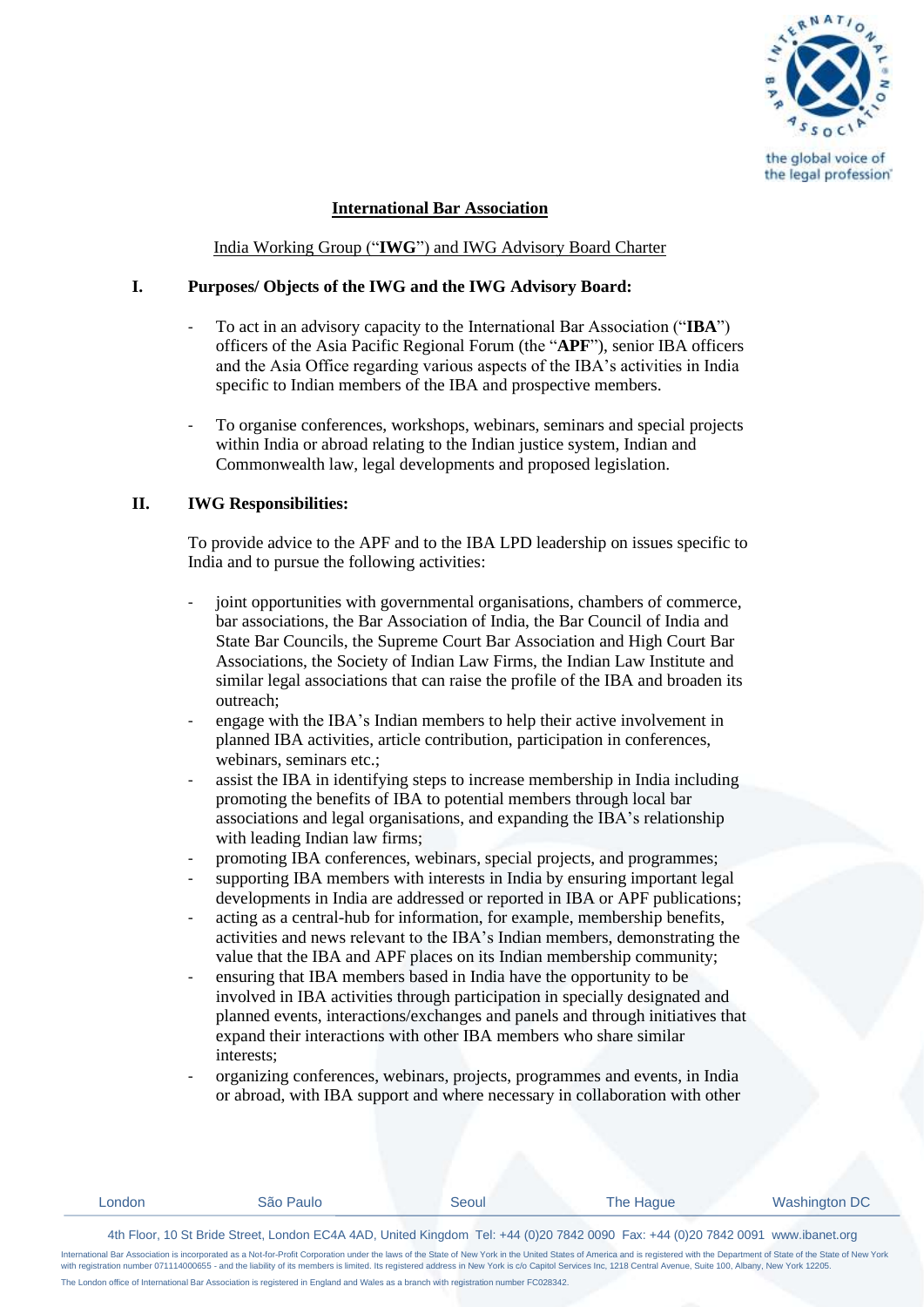

reputed organizations to raise the profile of the IBA and/ or broaden the IBA's outreach in India;

- Working as a base group for hosting the annual conference of the IBA in India.
- identifying ways in which the IBA can assist Indian lawyers and international lawyers in response to Indian Government initiatives to liberalise access to the Indian legal market; and
- any other legal or law related matter concerning India pursuant to either an approved proposal from the IWG or a request made by the APF, LPD Council, any committee chairs or by senior officers of the IBA.

## **III. The IWG:**

- 3.1 IWG Number of members
	- The size of the India Working Group ("IWG") membership will vary from time to time, initially the number is proposed to be no more than 40 persons. IWG members should be paid-up members of the IBA for the duration of their IWG membership, but the corecommittee members and the IWG Advisory Board Chair may induct eminent lawyers and potential members who are not members of the IBA yet subject to the condition that they will become IBA members within 3 months.
- 3.2 Nomination and appointment:
	- IWG Members shall be nominated by the core-committee team of the IWG and approved by the APF or LPD officers.
- 3.3 Selection criteria:
	- Leading and/ or upcoming legal professionals in India, who are also IBA members.
	- IWG members may be drawn from different regions/ cities of India, to provide a broader representation to the Indian bar/ legal fraternity.
	- Indian in-house/ corporate counsel may be considered for membership as well.
- 3.4 Selection process:
	- To be shortlisted by the existing IWG Co-Chairs in consultation with the IWG Advisory Board Chair.
- 3.5 Meetings of the IWG:

Meeting schedule:

Four  $(4)$  physical meetings per year (one  $(1)$  on the side-lines of the IBA Annual Conference with IBA senior officers and relevant committee chairs, one (1) on the side-lines of the IBA Mid-Year Meeting and one (1) each in Mumbai and Delhi). The IWG shall

| _ondon | São Paulo | seoul | The Haque | Washington DC |
|--------|-----------|-------|-----------|---------------|
|        |           |       |           |               |

4th Floor, 10 St Bride Street, London EC4A 4AD, United Kingdom Tel: +44 (0)20 7842 0090 Fax: +44 (0)20 7842 0091 www.ibanet.org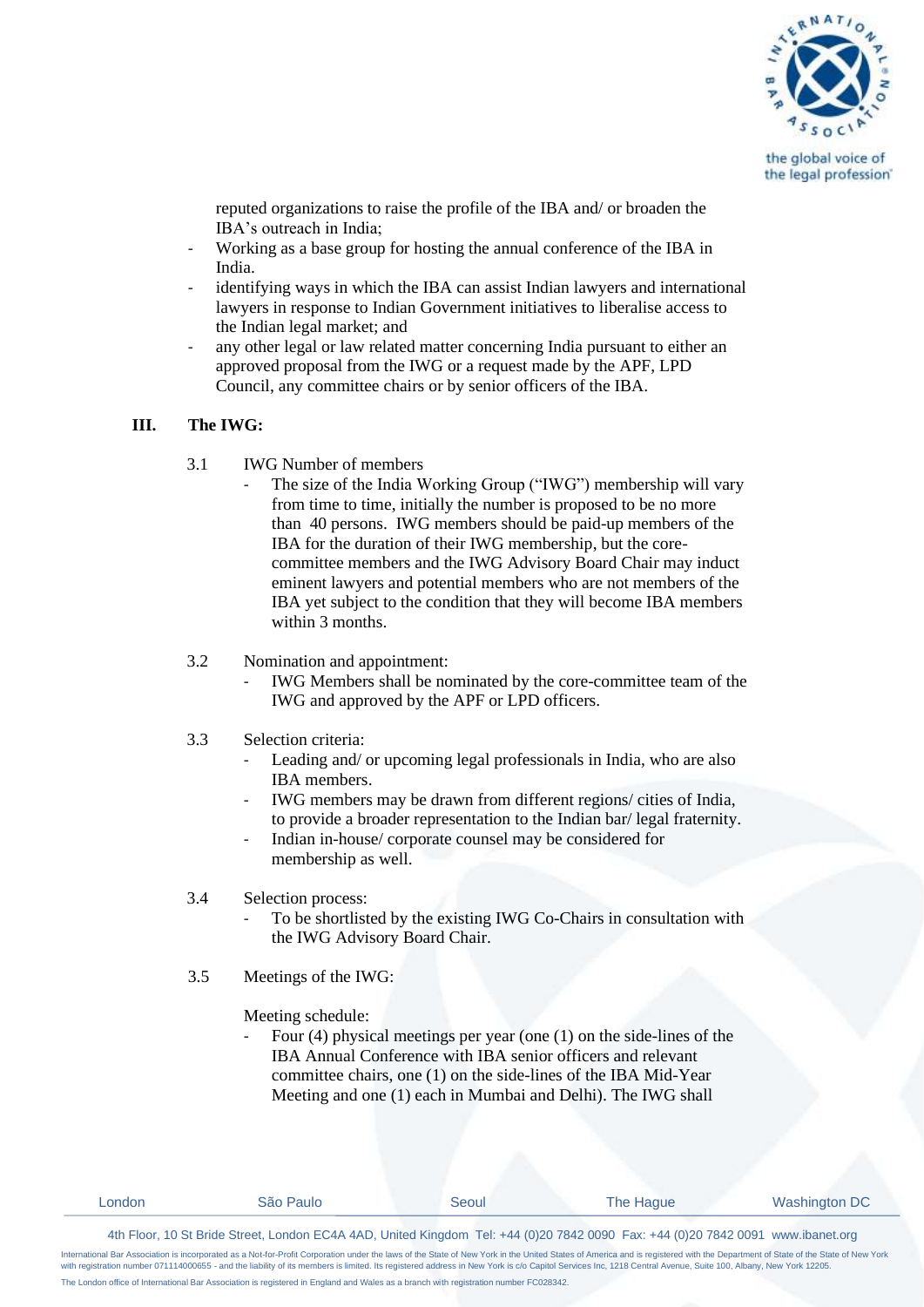

endeavour to permit remote participation to such meetings for members who are unable to attend them physically.

- Conference calls or virtual platform meetings (preferably once every 6 weeks) to be scheduled/ led by IWG Advisory Board Chair along IWG Co-Chairs and Vice Chairs.
- Additional meetings to be scheduled, if required and as appropriate.
- A request to hold an IWG meeting (both physical and virtual) must be submitted in writing to the IBA Asia Office Director and approved by the APF and LPD officers in advance.
- 3.6 Duties of members of the IWG:
	- Regular attendance vital to the purposes of the IWG. Members must accept the duty and obligation to participate in conference calls and attend meetings. Habitual absence may be considered as an abandonment/ abdication of the appointment, and may be grounds for terminating/ not renewing a member's appointment. The Asia Office will monitor attendance and update the IWG Co-Chairs on a halfyearly basis.
- 3.7 Meetings of the IWG:
	- The IWG Co-Chairs will develop the agenda for each meeting, under the guidance of the IWG Advisory Board Chair, and with the assistance of the IBA Asia Office staff. IBA Asia Office Director may add/ include additional items on the agenda, basis advice from IBA APF Co-Chairs and/ or senior IBA officers.
	- The Agenda will be distributed to members at least five (5) days prior to the scheduled meeting.

#### 3.8 Meeting records

The IBA Asia Office staff will prepare meeting notes or minutes for approval by the IWG Advisory Board Chair and the IWG Co-Chairs and thereafter, for further distribution to the IWG members, IBA senior officers, relevant committee chairs and relevant IBA senior staff prior to the next meeting.

3.9 Meeting logistics

The IBA Asia Office staff will organize and set up the meetings, physical or virtual, and provide appropriate logistics support, subject to approval/ guidance by the IWG Advisory Board Chair and the IWG Co-Chairs. The IWG Advisory Board Chair and the IWG Co-Chairs may also coordinate and set-up periodic IWG and Advisory Board meetings at physical venues in Delhi or Mumbai as also on virtual platforms. The

| ondon | São Paulo | seoul | he Haque | Washington DC |
|-------|-----------|-------|----------|---------------|
|       |           |       |          |               |

4th Floor, 10 St Bride Street, London EC4A 4AD, United Kingdom Tel: +44 (0)20 7842 0090 Fax: +44 (0)20 7842 0091 www.ibanet.org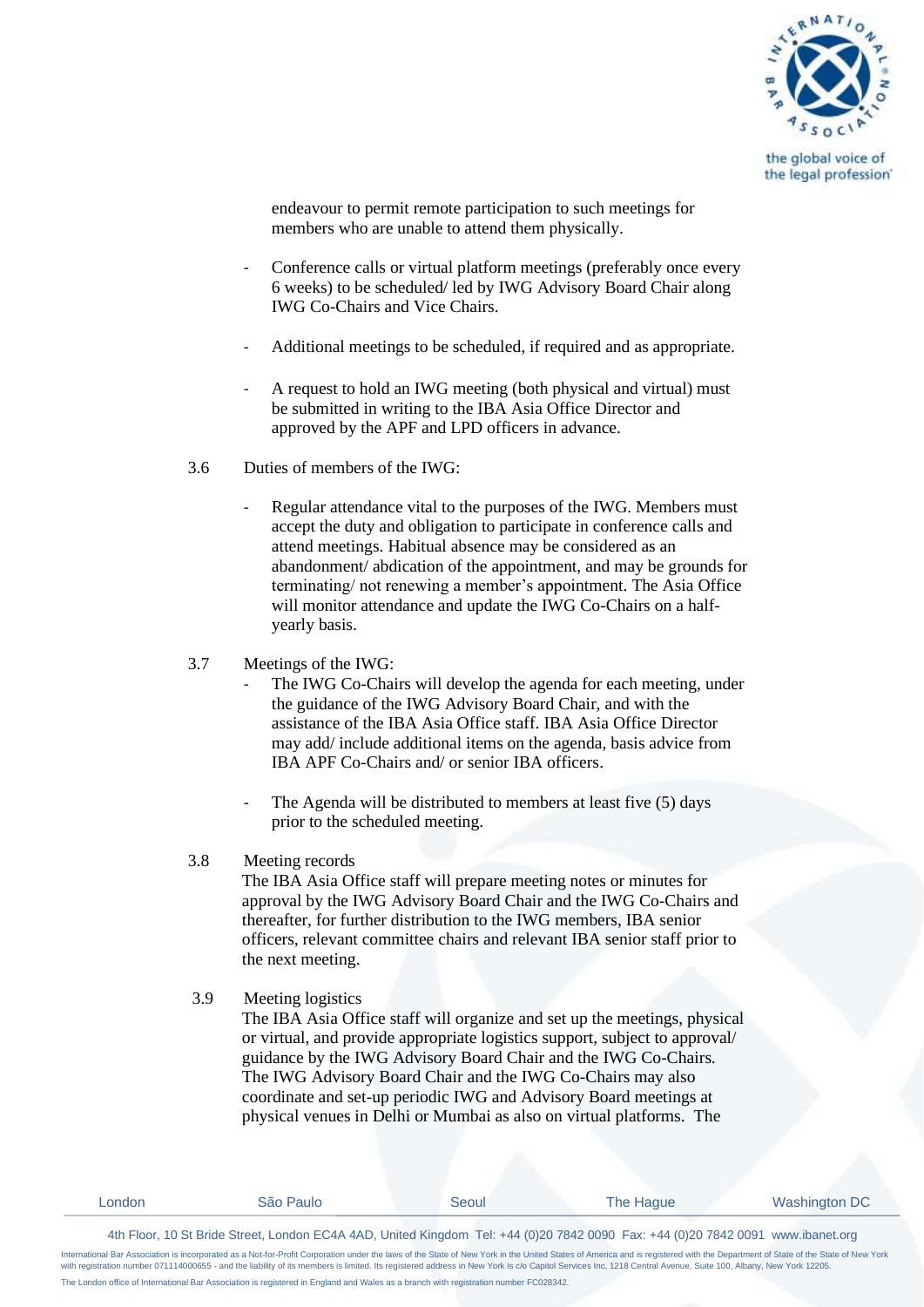

cost of such meeting and sponsorship, sharing of expenses etc. to be approved by the IBA if there is any financial implication, but IWG members may contribute and mutually organise the meetings under intimation to the IBA.

## 3.10 IWG Co-Chairs & Vice Chairs (the "**IWG Core Committee**"):

Selection:

to be nominated by the APF Co-Chairs from amongst the IBA's members based in India (ideally not more than one co-chair / vicechair shall be from the Delhi NCR region and similarly, for Mumbai)

Responsibilities:

- To set the agenda for each meeting, lead the meetings, and maintain a liaison with the IBA Asia Office, to assist the IWG Advisory Board Chair to fulfil his/ her responsibilities.
- responsibility for IWG events organized in India and support to India related sessions or events organised or supported by the IWG outside India.

# **IV. The IWG Advisory Board:**

4.1 Purpose:

The IWG Advisory Board will provide guidance on India related matters, connect the IBA to the higher judiciary and officers of government to execute projects, advise on organizing conferences and webinars including the IBA's annual conference, suggest and pursue human rights related initiatives and law reform.

## 4.2 Advisory Board Membership:

To be constituted from leading members of the Indian Bar and Superior Court judges. The Advisory Board shall include the core-group of the IWG and its past/prior members. The Advisory Board may include past senior officers of the IBA, APF and IWG, who shall mentor and guide the IWG. Members of the IWG Advisory Board are required to be current members of the IBA. However, for those who are not in private practice, Co-Chairs of the IWG may submit a request to the IBA Asia Office Director to make an exception to the policy to have their IBA membership requirement waived where a specific individual is requested to join the IWG Advisory Board for a specific project, or on an ad hoc basis. Any such request will be reviewed and approved by the APF and LPD officers on case-by-case basis and the officers may limit the term of their IWG Advisory Board membership to not exceed the duration of the project for which they have been appointed.

# 4.3 Special Invitees (Ex-officio):

| ondon | Paulo<br>טוכר<br>. | seoul | The Haque | Washington DC |
|-------|--------------------|-------|-----------|---------------|
|       |                    |       |           |               |

4th Floor, 10 St Bride Street, London EC4A 4AD, United Kingdom Tel: +44 (0)20 7842 0090 Fax: +44 (0)20 7842 0091 www.ibanet.org